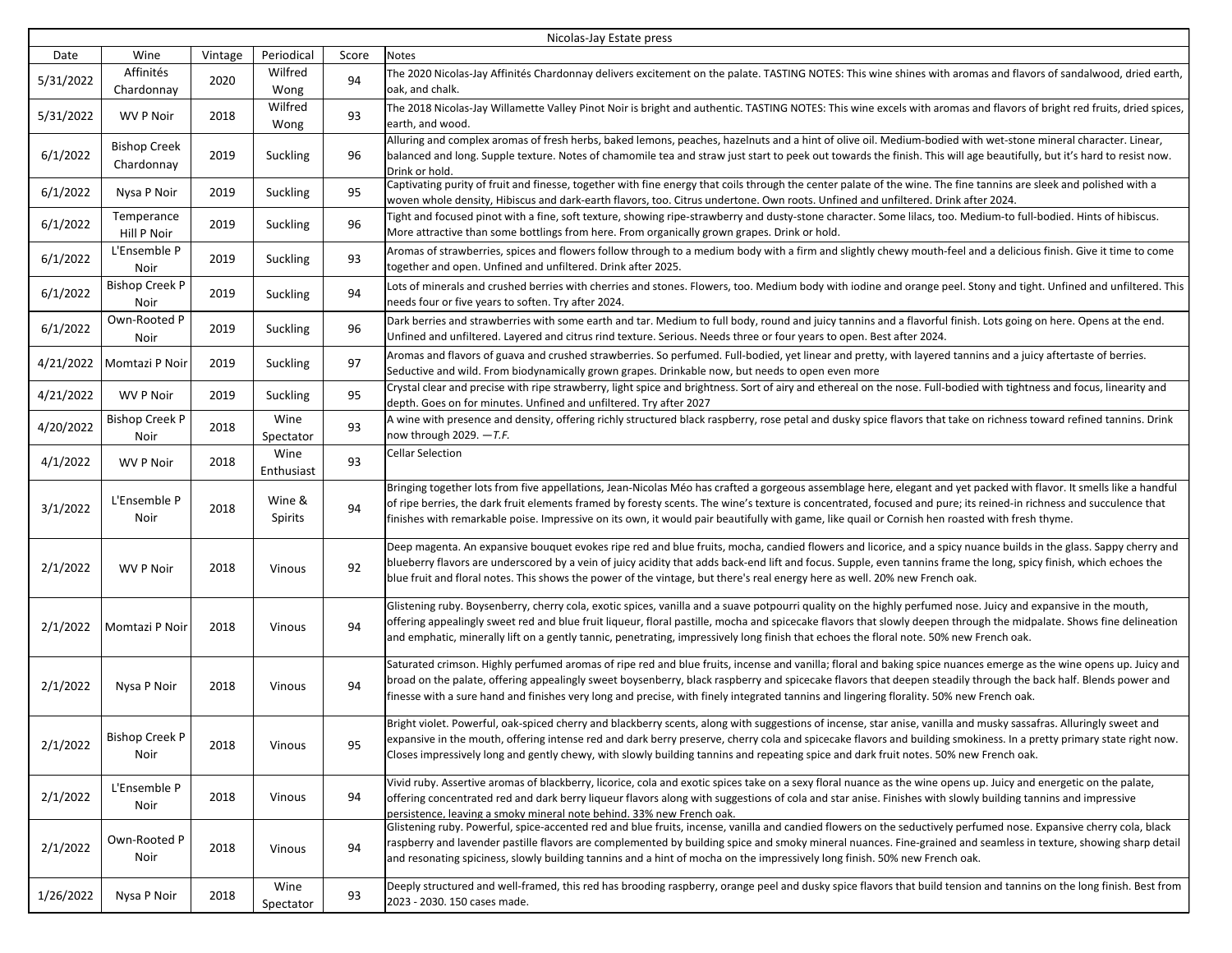| Nicolas-Jay Estate press |                                   |         |                              |         |                                                                                                                                                                                                                                                                                                                                                                                                                                                                                                                                                                                                                                                                                                                                                                                                                                                                                                                                                                                                                                                                                   |  |  |
|--------------------------|-----------------------------------|---------|------------------------------|---------|-----------------------------------------------------------------------------------------------------------------------------------------------------------------------------------------------------------------------------------------------------------------------------------------------------------------------------------------------------------------------------------------------------------------------------------------------------------------------------------------------------------------------------------------------------------------------------------------------------------------------------------------------------------------------------------------------------------------------------------------------------------------------------------------------------------------------------------------------------------------------------------------------------------------------------------------------------------------------------------------------------------------------------------------------------------------------------------|--|--|
| Date                     | Wine                              | Vintage | Periodical                   | Score   | Notes                                                                                                                                                                                                                                                                                                                                                                                                                                                                                                                                                                                                                                                                                                                                                                                                                                                                                                                                                                                                                                                                             |  |  |
| 1/26/2022                | Momtazi P Noir                    | 2018    | Wine<br>Spectator            | 93      | Harmonious and well-defined, with floral raspberry and guava flavors accented by clove and other dark spices, finishing with fine-grained tannins. Drink now-2029.<br>145 cases made.                                                                                                                                                                                                                                                                                                                                                                                                                                                                                                                                                                                                                                                                                                                                                                                                                                                                                             |  |  |
| 1/26/2022                | Own-Rooted P<br>Noir              | 2018    | Wine<br>Spectator            | 93      | Offers compelling raspberry and fresh violet aromas, that open to tightly focused cherry, bay leaf and stony mineral accents, finishing with snappy tannins. Drinnk<br>now through 2030. 270 cases made.                                                                                                                                                                                                                                                                                                                                                                                                                                                                                                                                                                                                                                                                                                                                                                                                                                                                          |  |  |
| 1/26/2022                | <b>WV P Noir</b>                  | 2018    | Wine<br>Spectator            | 94      | Silky, savory and well-knit, with polished raspberry, spiced cinnamon and orange peel accents that build tension toward refined tannins. Drink now through 2030.<br>-T.F.                                                                                                                                                                                                                                                                                                                                                                                                                                                                                                                                                                                                                                                                                                                                                                                                                                                                                                         |  |  |
| 1/26/2022                | L'Ensemble P<br>Noir              | 2018    | Wine<br>Spectator            | 94      | Handsomely built and polished, with a vibrant core of lively acidity and tannins wrapped in vibrant cherry, savory forest floor and spice tones that build tension<br>toward medium-grained tannins. Drink now through $2030$ . $-T.F.$                                                                                                                                                                                                                                                                                                                                                                                                                                                                                                                                                                                                                                                                                                                                                                                                                                           |  |  |
| 9/11/2021                | Own-Rooted P<br>Noir              | 2018    | Wilfred<br>Wong              | 94      | Medium to deep garnet color; wild olallieberry aroma, attractive, medium bodied, jazzy on the palate, excellent structure; dry, nice acidity, well balanced; zesty<br>berry flavors, some dried earth too, perky, medium intensity; medium finish. COMMENTARY: The 2018 Nicolas Jay Own-Rooted Pinot Noir is bright, alive, and<br>outstanding. TASTING NOTES: This wine shines with aromas and flavors of wild olallieberries and dried earth. Pair it with garlic and rosemary-infused roast leg of<br>lamb                                                                                                                                                                                                                                                                                                                                                                                                                                                                                                                                                                     |  |  |
| 9/11/2021                | <b>Bishop Creek P</b><br>Noir     | 2018    | Wilfred<br>Wong              | 96      | Medium garnet color; lively red and blue fruit aroma, excellent and alluring, medium depth, fresh; medium bodied, perky and bright on the palate; dry, nice acidity,<br>well balanced; bright berry flavors, persistent, excellent; medium to long finish, fresh and alive in the aftertaste                                                                                                                                                                                                                                                                                                                                                                                                                                                                                                                                                                                                                                                                                                                                                                                      |  |  |
| 11/9/2021                | Affinités<br>Chardonnay           | 2019    | Matthew<br>Jukes             | 18/20   | Affinités is made from several small Chardonnay parcels taken from Willamette combined with fruit from Bishop Creek. Only 359 cases were made in 2019, and<br>while volumes are set to grow, and there is a chance that around 800 cases might be produced in 2021 when they bring two older vineyards into the mix, this will<br>always be an extremely rare wine and one which is likely to remain on allocation. If you are keen to secure stock, you must hurry. Having said this, I could write this<br>sentence for every wine in this review! 2019 Affinités Chardonnay is a more sensual wine than I expected, and it has finely-judged control and pristine acidity.<br>Beautiful, silky, balanced and forward, it is great that we have this wine in the UK because it will put the brakes on those people who are tempted to open a Bishop<br>Creek Chardonnay too young. It also performs like a stunning support act for Bishop Creek as there is enough of this vineyard in the core of Affinités to make it a<br>genuinely authentic chip off the old block. 18/20 |  |  |
| 11/9/2021                | <b>Bishop Creek</b><br>Chardonnay | 2019    | Matthew<br>Jukes             | 19/20   | While 2018 was a dry and warm vintage, 2019 was quite the reverse, with cooler and also wetter conditions. This means that 2018 and 2019 Bishop Creek<br>Chardonnays are polar opposites in terms of shape and size but they are almost identical in NDA and flavour triggers and this speaks volumes about the quality and<br>integrity of this superb site. With all of the hallmarks of a cooler vintage this wine has thrilling weightlessness and heroic length underpinned by crystalline acidity<br>and this adds up to an ultra-refined creation with magical balance. It will certainly need a few years to relax and mellow and when it does this will be a memorable<br>vintage for this magnificent wine. 19+/20                                                                                                                                                                                                                                                                                                                                                      |  |  |
| 11/9/2021                | L'Ensemble P<br>Noir              | 2019    | Matthew<br>Jukes             | 18.5/20 | 2019 l'Ensemble is another tour de force from NJ and, in common with the 2018 (which you can read about in Episode 51), it is a cuvée made up of the best<br>vineyards and their best barrels. In fact, 65% of L'Ensemble is taken from the Bishop Creek, Momtazi and Nysa Vineyards, which are all made as single-site wines<br>(see below). I am extremely taken with this vintage because the fruit is at once silky and alluring, and then the heartbeat of the wine, coming from the three tonally<br>different but amazingly harmonious vineyards, underpins the succulence giving it drive, depth and determination. Floral on the nose, silky on the mid-palate and<br>grand on the finish, much of the gravitas here is weighted towards the rear of the experience, indicating spectacularly well-drilled tannins resulting from the<br>incredible quality of the Pinot skins. 18.5+/20                                                                                                                                                                                 |  |  |
| 11/9/2021                | Own-Rooted P<br>Noir              | 2019    | Matthew<br>Jukes             | 18/20   | Own-Rooted production is only a couple of hundred cases, and this is because finding Pinot vines on their own roots is needle in a haystack stuff. There are fewer<br>than 100 acres in Oregon alone, and there is nothing like this in Burgundy. There is a darkness and coolness to this wine which, whether this is true or not, seems<br>more elemental and soil-soaked than any of the other cuvées. These 2019s are all a couple of notches less alcoholic than the 2018s, and this further enhances the<br>depth and darkness at the centre of this particular wine. Dryer, firmer, raspier and thought-provoking, this wine is drawn from relatively old vines, and while, on the<br>face of it, it is certainly the least flamboyant of the collection, it is also the most intriguing. 18+/20                                                                                                                                                                                                                                                                           |  |  |
| 11/9/2021                | Momtazi P Noir                    | 2019    | Matthew<br>Jukes             | 18.5/20 | Rich, dark and brooding, with profound depth and weight, there is a coolness and calmness to this wine which is completely captivating, and it almost possesses<br>Vosne-like traits from its colour to its depth of black cherry fruit. The silkiness is superb, and there is exoticism here in rose petal notes that add fleeting moments of<br>glamour. Biodynamically farmed, this site is almost always the last to be picked because of its cooler setting. The cold air rushed up from the coast, augmenting the<br>terrific quality of the fruit while adding tension and drama to the tannins. 18.5+/20                                                                                                                                                                                                                                                                                                                                                                                                                                                                  |  |  |
| 11/9/2021                | Nysa P Noir                       | 2019    | Matthew<br>Jukes             | 18.5/20 | In the Dundee Hills, Nysa is an early ripening, warmer site, and this is evident in the open, cherry-soaked nose and the slightly paler hue. While this is very much a<br>red and not a black style of Pinot, there is significant acidity here which snaps shut on the finish making this a Ninjalike creature that lures you in and reacts with<br>lightning speed just when you allow yourself to relax. It will develop beautifully if you have the patience reflecting a tender but opinionated side to the magnificent<br>Pinot Noir grape. 18.5+/20                                                                                                                                                                                                                                                                                                                                                                                                                                                                                                                        |  |  |
| 11/9/2021                | <b>Bishop Creek P</b><br>Noir     | 2019    | Matthew<br>Jukes             | 19/20   | I am finishing with my favourite of the single-site wines, and this is certainly the most commanding and upright of the collection. Profound, complex and structured,<br>this is a seriously impressive wine with a deep core of imposing black fruit and a more obviously firm and closed finish. There is so much to discover here, given<br>time, and the class in this cuvée in 2019 is undisputed. 19+/20                                                                                                                                                                                                                                                                                                                                                                                                                                                                                                                                                                                                                                                                    |  |  |
| 11/8/2021                | L'Ensemble P<br>Noir              | 2018    | International<br>Wine Report | 94      | A phenomenal blend from the 8 different vineyard sites that is blended together with the most expressive barrels from each location. The wine also ages in 1/3 new<br>French oak for an additional 6 months to give more structure and depth to the wine upon release. A beautiful effort was made with the nose on this wine, as I<br>enjoyed it for several minutes before taking a sip - black cherry, black plum skin, dried herbs, sweet vanilla are all present. Elevated acidity and a medium tannin<br>structure give way to a medium to full bodied wine that is balanced. It finishes tart with meaty savory notes. This should have what it takes to easily age for a<br>decade or more                                                                                                                                                                                                                                                                                                                                                                                |  |  |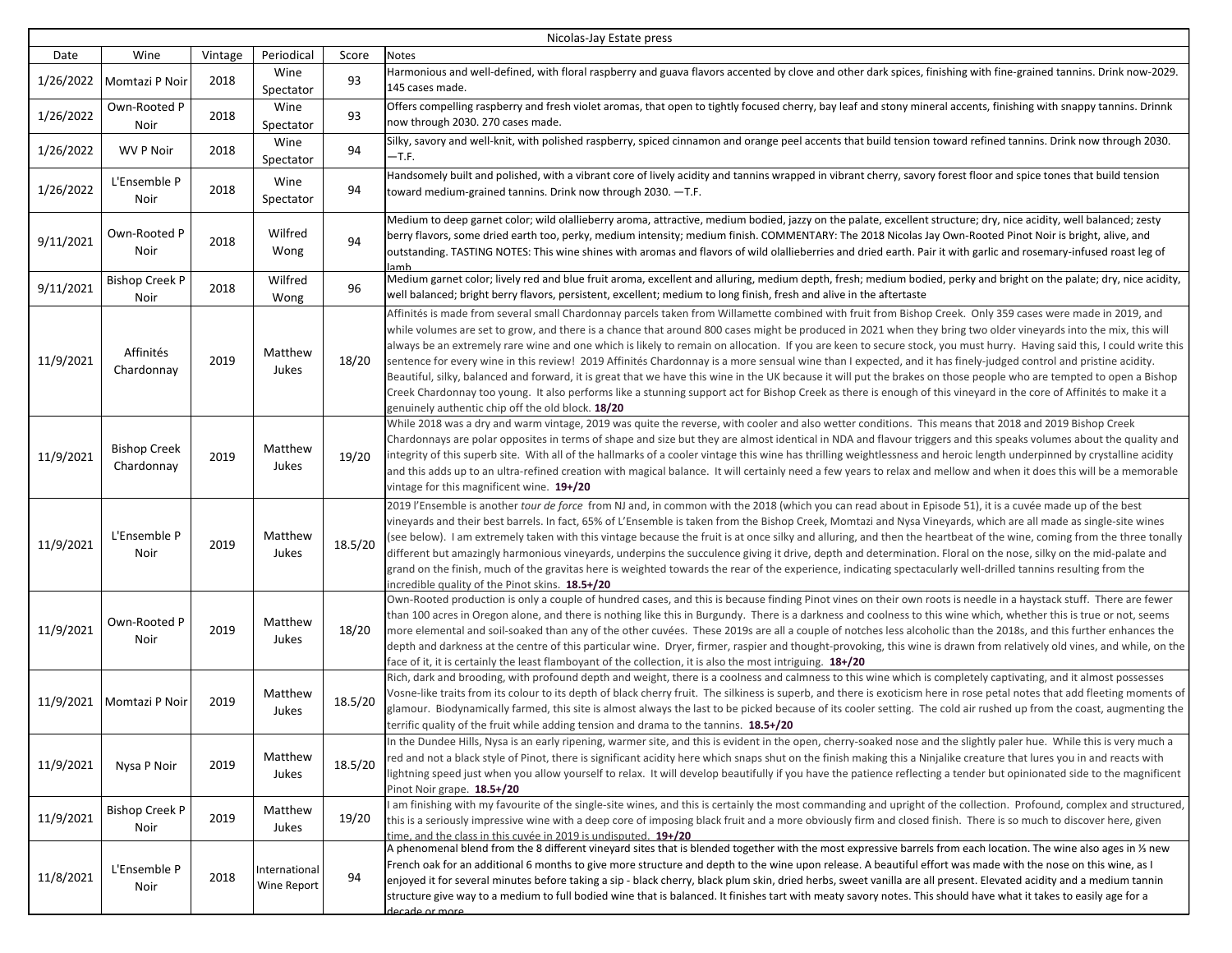| Nicolas-Jay Estate press |                                   |         |                              |       |                                                                                                                                                                                                                                                                                                                                                                                                                                                                                                                                                                                                                                                                                                                                        |  |
|--------------------------|-----------------------------------|---------|------------------------------|-------|----------------------------------------------------------------------------------------------------------------------------------------------------------------------------------------------------------------------------------------------------------------------------------------------------------------------------------------------------------------------------------------------------------------------------------------------------------------------------------------------------------------------------------------------------------------------------------------------------------------------------------------------------------------------------------------------------------------------------------------|--|
| Date                     | Wine                              | Vintage | Periodical                   | Score | Notes                                                                                                                                                                                                                                                                                                                                                                                                                                                                                                                                                                                                                                                                                                                                  |  |
| 11/8/2021                | <b>WV P Noir</b>                  | 2018    | International<br>Wine Report | 93    | Made from a blend of organic grapes from almost every AVA in the Willamette Valley and brought up in 20% new French oak, the wine displays medium ruby in the<br>glass. Fresh red cherry, black tea, milk chocolate pencil shavings and toasted clove pop on the nose. Wonderful crunchy red fruit and some toasted anise hit the<br>palate along with bountiful acidity and silky tannins to deliver a yummy wine that will age for another decade or more.                                                                                                                                                                                                                                                                           |  |
| 11/8/2021                | Momtazi P Noir                    | 2018    | International<br>Wine Report | 94    | This spectacular Pinot Noir from the Momtazi Vineyard is brought up in 50% new French oak and displays notes of boysenberry, huckleberry, black licorice, smoked<br>baking spices, fresh cedar and some turned wet earth components. As with all of Nicolas-Jay's wines, the nose is unreal and worth buying the wine for that alone.<br>The palate presents medium plus acidity and mellow tannins alongside a saline and savory characteristic that matches the luscious fruit. Only 145 cases made.<br>Highly recommended.                                                                                                                                                                                                          |  |
| 11/8/2021                | Nysa P Noir                       | 2018    | International<br>Wine Report | 93    | Organic and biodynamic grapes from the Nysa Vineyard and brought up in 50% new French oak. Starting off a tad reductive on the nose, it quickly blows off to<br>display aromas of black raspberry, blueberry, crushed wet stone, dried mint, matchstick and candied tangerine peel. Silky tannins, medium high acidity and a<br>medium body complete the wine and helps it deliver a finish that is lively and lengthy. Only 150 cases produced.                                                                                                                                                                                                                                                                                       |  |
| 11/8/2021                | Own-Rooted P<br>Noir              | 2018    | International<br>Wine Report | 97    | Ungrafted, old-vines that are at least 30 years old deliver the heavenly fruit for this Pinot Noir, which is the best I've ever tasted from the estate. Wild strawberry,<br>black cherry, Early gray tea, graphite, dried lavender, toasted white chocolate, and some almost Syrah-like meaty and olive components. Wonderfully complex on<br>the nose, the palate is just as interesting with added components of macerated huckleberry and sandalwood flavors. The acidity and tannins are perfectly balanced<br>and the wine dances over the tongue and finishes savory with a black-fruit and earthy ending. Drink now with a heavy decant or enjoy over the next 15 years or<br>more. Only 270 cases produced. Highly recommended |  |
| 11/8/2021                | Bishop Creek P<br>Noir            | 2018    | International<br>Wine Report | 95    | A large majority of the fruit comes from ungrafted vines that were planted over 30 years ago and are framed completely organic and biodynamic. The 2018 Bishop's<br>Creek rests on 50% new French oak that very much compliments the wine's luscious fruit flavors and doesn't overpower. The Bishop's Creek Pinot Noir always<br>delivers, think aromas of crushed wild blackberry, white cracked peppercorn, dried lavender, toasted almonds and sweet baking spices. The palate presents<br>gorgeous red and dark fruit flavors with added components of black raspberry, green olive and brown mushroom. The wine is balanced, luscious, and delicious.<br>Only 290 cases made. Highly recommended.                                |  |
| 11/8/2021                | Affinités<br>Chardonnay           | 2019    | International<br>Wine Report | 91    | 100% organic grapes make up this Affinites Chardonnay that sees no new French oak and supplies aromas of lemon peel, white flower blossoms, lemongrass and<br>wet white sand. The palate is more citrus than apple or stone fruit. It's lean and crisp on the palate bringing lovely acidity and structure. Only 359 cases produced.                                                                                                                                                                                                                                                                                                                                                                                                   |  |
| 11/8/2021                | <b>Bishop Creek</b><br>Chardonnay | 2019    | International<br>Wine Report | 94    | Organically farmed on vines that are almost 30 years old, this Burgundian-style Chardonnay sees 20% new French oak, which gives it wonderful aromatics and body.<br>Flinty notes are present alongside orange creamsicle, green apple, lemon zest, and wet stones. The palate is much richer than the nose with notes of ripe yellow<br>apple, white nectarine, flint, cinnamon stick and just a hint of buttered croissant. Racy acidity and a medium to full body complete this delicious Chardonnay. Only<br>93 cases produced.                                                                                                                                                                                                     |  |
| 11/8/2021                | Affinités<br>Chardonnay           | 2019    | Wineanorak                   | 94    | Nice intensity on the nose, which is nutty and toasty with powerful pear and citrus fruit. Linear, quite mineral, with the concentration and richness nicely restrained<br>with good acidity. Lovely weight here with a fine, spicy finish. Serious effort.                                                                                                                                                                                                                                                                                                                                                                                                                                                                            |  |
| 11/8/2021                | <b>Bishop Creek</b><br>Chardonnay | 2019    | Wineanorak                   | 95    | This is really lively with a lovely linear flow: it shows great acidity and precise citrus fruit, with a hint of pear richness and a touch of green apple. There's a touch of<br>mandarin here. Real intensity and purity with potential for development.                                                                                                                                                                                                                                                                                                                                                                                                                                                                              |  |
| 11/8/2021                | L'Ensemble P<br>Noir              | 2019    | Wineanorak                   | 96    | Beautifully floral aromatics with sweet red cherries: so inviting. The palate is supple and elegant with fresh red cherries and plums. Very fresh and delicious with<br>such purity and real elegance. I love the texture to this wine which is just so fine. Real elegance.                                                                                                                                                                                                                                                                                                                                                                                                                                                           |  |
| 11/8/2021                | Own-Rooted P<br>Noir              | 2019    | Wineanorak                   | 95    | Lovely brightness to this wine, with good acidity, and fresh red cherry and redcurrant fruit. This has some structure, but it sits in nicely amid the focused bright fruit.<br>There's a transparency to this wine, which is bright and purposeful. Very fine.                                                                                                                                                                                                                                                                                                                                                                                                                                                                         |  |
| 11/8/2021                | Momtazi P Noir                    | 2019    | Wineanorak                   | 97    | This is ripe, fresh and quite dense with keen acidity and bright red cherry and raspberry fruit. Great concentration here and lots of freshness, with a slight liqueur-<br>like richness on the mid-palate. This is really fine and potentially long lived, combining good structure and acidity. Sensational.                                                                                                                                                                                                                                                                                                                                                                                                                         |  |
| 11/8/2021                | Nysa P Noir                       | 2019    | Wineanorak                   | 95    | Very fine aromatics: bright red cherries with some floral overtones and a slight sappiness, showing a hint of oak, too. Astonishing elegance on the palate with red<br>cherries, cranberries and a hint of cedar spice. This is so pretty, in a lighter style, but it doesn't lack concentration or potential ageworthiness. Give this a little time<br>to fully integrate. So good                                                                                                                                                                                                                                                                                                                                                    |  |
| 11/8/2021                | <b>Bishop Creek P</b><br>Noir     | 2019    | Wineanorak                   | 95    | Very fresh and fine with lovely redcurrant and cherry fruit, with nice intensity and structure. There's a distinctive woody spiciness hiding under the fresh fruit. Has a<br>touch of gravel and spice with fresh red cherries on the finish. Lovely intensity here and potential for development.                                                                                                                                                                                                                                                                                                                                                                                                                                     |  |
| 9/23/2021                | Own-Rooted P<br>Noir              | 2018    | Decanter                     | 96    | This exciting blend showcases three sites planted on their own roots: the Hyland Vineyard in McMinnville, the Nysa Vineyard in Dundee, and the estate's own<br>Bishop Creek site in Yamhill-Carlton. The fruit is destemmed and fermented on native yeasts before aging over two winters in French casks. The result shows a<br>sweet, forward cassis fruit that expands and takes on volume on the palate to echo enticingly on the finish.                                                                                                                                                                                                                                                                                           |  |
| 9/23/2021                | L'Ensemble P<br>Noir              | 2018    | Decanter                     | 95    | L'Ensemble is the selection of the best barrels from across the favoured vineyards where Nicolas-Jay sources grapes, including the estate Bishop Creek. These are<br>not pre-selected, but chosen anew each year. The 2018 selection shows off the ripe, black fruit of the vintage with an appealing savoury, meaty character and a<br>dense, tannic structure on the palate. Yet the sensitive winemaking has preserved freshness and elegance despite the warm, dry growing season to leave a lasting<br>impression. This wine will age magnificently well                                                                                                                                                                          |  |
| 9/23/2021                | Bishop Creek P<br>Noir            | 2018    | Decanter                     | 94    | The first estate vineyard in the Nicolas-Jay joint venture is Bishop Creek, located in Yamhill-Carlton AVA and planted on its own roots in 1988 and 1990. Jean-Nicolas<br>Meo and his Oregon winemaker Tracy Kendall have produced a winning result in 2018, with ripe red and black cherry aromas, a hint of spice, and a texture that is<br>lovely, rich, and dense but not heavy. This wine shows well now but will certainly age for at least a decade.                                                                                                                                                                                                                                                                            |  |
| 9/1/2021                 | Own-Rooted P<br>Noir              | 2018    | Suckling                     | 94    | This is a blend of three vineyards and has a very polished nose of ripe red cherry and spice with assertive oak in play, like modern Burgundy. The texture is<br>exceptional and delivers soft, suave and fine tannins that carry bright red and darker-cherry flavors. Really impressive. Drink of hold.                                                                                                                                                                                                                                                                                                                                                                                                                              |  |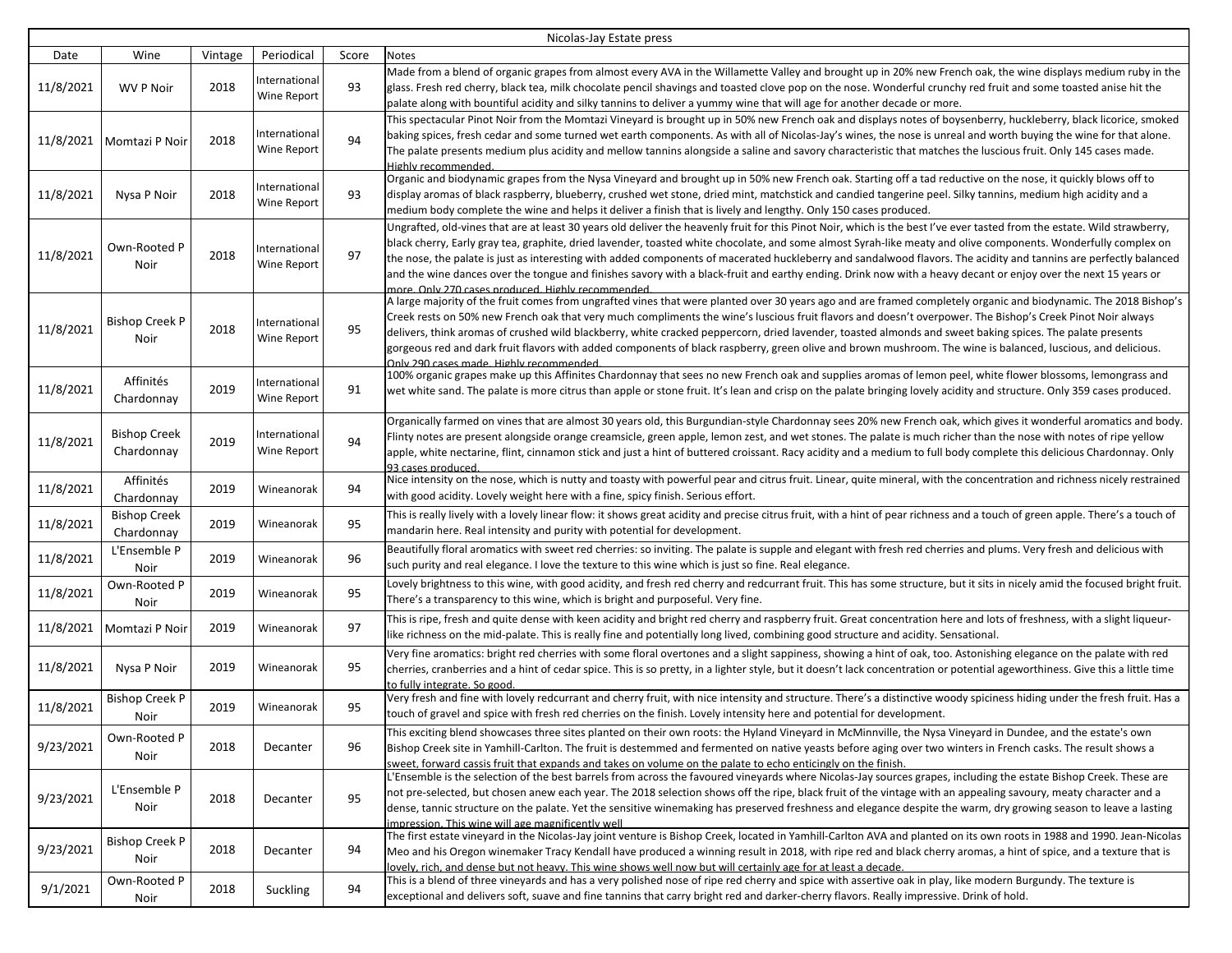| Nicolas-Jay Estate press |                                   |         |                    |         |                                                                                                                                                                                                                                                                                                                                                                                                                                                                                                                                                                                                                                                                                                                                                                                                                                                                                                                                                                                                                                                                                                                                                                                                                                                                                                                                                                                                                                                                                                                                                                                                                                                                                                                                                                                                                                                                                                                                                                                                                                                                             |  |  |
|--------------------------|-----------------------------------|---------|--------------------|---------|-----------------------------------------------------------------------------------------------------------------------------------------------------------------------------------------------------------------------------------------------------------------------------------------------------------------------------------------------------------------------------------------------------------------------------------------------------------------------------------------------------------------------------------------------------------------------------------------------------------------------------------------------------------------------------------------------------------------------------------------------------------------------------------------------------------------------------------------------------------------------------------------------------------------------------------------------------------------------------------------------------------------------------------------------------------------------------------------------------------------------------------------------------------------------------------------------------------------------------------------------------------------------------------------------------------------------------------------------------------------------------------------------------------------------------------------------------------------------------------------------------------------------------------------------------------------------------------------------------------------------------------------------------------------------------------------------------------------------------------------------------------------------------------------------------------------------------------------------------------------------------------------------------------------------------------------------------------------------------------------------------------------------------------------------------------------------------|--|--|
| Date                     | Wine                              | Vintage | Periodical         | Score   | Notes                                                                                                                                                                                                                                                                                                                                                                                                                                                                                                                                                                                                                                                                                                                                                                                                                                                                                                                                                                                                                                                                                                                                                                                                                                                                                                                                                                                                                                                                                                                                                                                                                                                                                                                                                                                                                                                                                                                                                                                                                                                                       |  |  |
| 9/1/2021                 | L'Ensemble P<br>Noir              | 2018    | Suckling           | 94      | Spiced plums, cherries, rose hips, cedar and baking spices on the nose. Dried lemon zest, too. It's medium-bodied with tightly knit tannins. Tight, textured and<br>energetic. Excellent structure, freshness and drive. Unfiltered. Drink or hold.                                                                                                                                                                                                                                                                                                                                                                                                                                                                                                                                                                                                                                                                                                                                                                                                                                                                                                                                                                                                                                                                                                                                                                                                                                                                                                                                                                                                                                                                                                                                                                                                                                                                                                                                                                                                                         |  |  |
| 9/1/2021                 | Own-Rooted P<br>Noir              | 2017    | Suckling           | 94      | This is a beautiful wine with dark berries, mushrooms and pretty ripe berry undertones. Fruit tea as well. Medium-bodied with fine tannins and a reserved finish.<br>Light iodine at the end. Drink now or hold.                                                                                                                                                                                                                                                                                                                                                                                                                                                                                                                                                                                                                                                                                                                                                                                                                                                                                                                                                                                                                                                                                                                                                                                                                                                                                                                                                                                                                                                                                                                                                                                                                                                                                                                                                                                                                                                            |  |  |
| 9/1/2021                 | <b>Bishop Creek P</b><br>Noir     | 2018    | Suckling           | 94      | Complex aromas of cherry stones, blueberries, wild plums, lemon zest, wet earth and spices. It's medium-bodied with tight-grained tannins. Tight and refined.<br>Better in a year or two. Unfiltered. Drink from 2022.                                                                                                                                                                                                                                                                                                                                                                                                                                                                                                                                                                                                                                                                                                                                                                                                                                                                                                                                                                                                                                                                                                                                                                                                                                                                                                                                                                                                                                                                                                                                                                                                                                                                                                                                                                                                                                                      |  |  |
| 9/1/2021                 | <b>Bishop Creek</b><br>Chardonnay | 2018    | Suckling           | 93      | Ripe peach and pear aromas with a pastry-like edge, as well as custard notes. The palate is full-flavored and gently fleshy with an impressive, deep-set ball of lightly<br>spiced fruit and pear custard and pastry to close. Drink now.                                                                                                                                                                                                                                                                                                                                                                                                                                                                                                                                                                                                                                                                                                                                                                                                                                                                                                                                                                                                                                                                                                                                                                                                                                                                                                                                                                                                                                                                                                                                                                                                                                                                                                                                                                                                                                   |  |  |
| 9/1/2021                 | Nysa P Noir                       | 2018    | Suckling           | 93      | Wild raspberries, violets, dried leaves, gravel, crushed shells and cedar on the nose. It's medium-bodied with sleek tanning and lively acidity. Wonderfully fresh and<br>bright. Tight. Unfiltered. Drink or hold.                                                                                                                                                                                                                                                                                                                                                                                                                                                                                                                                                                                                                                                                                                                                                                                                                                                                                                                                                                                                                                                                                                                                                                                                                                                                                                                                                                                                                                                                                                                                                                                                                                                                                                                                                                                                                                                         |  |  |
| 9/1/2021                 | <b>WV P Noir</b>                  | 2018    | Suckling           | 93      | The nose offers a sophisticated impression of deep and gently earthy blueberries and cherries with a fresh-herb flush, too. The palate is built around blueberry and<br>red-cherry flavors with a very convincing texture and tannin style that holds depth and focus in the finish. Hold or drink.                                                                                                                                                                                                                                                                                                                                                                                                                                                                                                                                                                                                                                                                                                                                                                                                                                                                                                                                                                                                                                                                                                                                                                                                                                                                                                                                                                                                                                                                                                                                                                                                                                                                                                                                                                         |  |  |
| 9/1/2021                 | Affinités<br>Chardonnay           | 2019    | Suckling           | 92      | Peaches, spiced pears, grilled lemons and toasted hazelnuts on the nose. It's medium to full bodied with buttery, concentrated laters of stone fruit and spice. Lots of<br>freshness and personality. Hints of yogurt and vanilla bean at the end. Unfiltered. Drink now.                                                                                                                                                                                                                                                                                                                                                                                                                                                                                                                                                                                                                                                                                                                                                                                                                                                                                                                                                                                                                                                                                                                                                                                                                                                                                                                                                                                                                                                                                                                                                                                                                                                                                                                                                                                                   |  |  |
| 9/1/2021                 | L'Ensemble P<br>Noir              | 2018    | Wine<br>Enthusiast | 94      | This is a reserve level, select-barrel blend from some of the eight sites the winery works with. Already complex and threaded with a mix of blue and black fruits,<br>savory herbs, citrus and sharply defined barrel toast, it's a wine that may take some years to unpack. Native yeast was used, and one-third was aged in new French<br>oak. Drink through 2033. Cellar Selection.                                                                                                                                                                                                                                                                                                                                                                                                                                                                                                                                                                                                                                                                                                                                                                                                                                                                                                                                                                                                                                                                                                                                                                                                                                                                                                                                                                                                                                                                                                                                                                                                                                                                                      |  |  |
| 4/26/2021                | L'Ensemble P<br>Noir              | 2018    | Wilfred<br>Wong    | 93      | The 2018 Nicolas Jay l'Ensemble Pinot Noir offers excellent balance and concentration. TASTING NOTES: This wine brings power and style to the fore. Enjoy its<br>aromas and flavors of black fruit, berries, and oak. Deep ruby, garnet color; black fruit aroma, quite rich and attractive; medium bodied, loads of layers on the                                                                                                                                                                                                                                                                                                                                                                                                                                                                                                                                                                                                                                                                                                                                                                                                                                                                                                                                                                                                                                                                                                                                                                                                                                                                                                                                                                                                                                                                                                                                                                                                                                                                                                                                          |  |  |
| 4/25/2021                | Affinités<br>Chardonnay           | 2019    | Wilfred<br>Wong    | 93      | palate; dry, medium acidity, excellent balance; black fruit flavors, some oak, berries; medium to long finish<br>The 2019 Nicolas-Jay Affinités Chardonnay is stylish, refined, and long. TASTING NOTES: This wine is bright and fresh with aromas and flavors of tart citrus, lime peel<br>and dried earth. Light straw, green color; tart citrus aroma, lime, attractive, stylish, dried earth, medium depth; medium bodied, excellent tension on the palate; dry,                                                                                                                                                                                                                                                                                                                                                                                                                                                                                                                                                                                                                                                                                                                                                                                                                                                                                                                                                                                                                                                                                                                                                                                                                                                                                                                                                                                                                                                                                                                                                                                                        |  |  |
| 3/17/2021                | <b>Bishop Creek</b><br>Chardonnay | 2018    | Matthew<br>Jukes   | 19/20   | medium acidity, very good balance: dried earth, tangy citrus flavors: medium finish, perky aftertaste.<br>This is the estate's very first white wine and it is utterly thrilling. A micro-production of only 120 cases, it was made from a two-acre section of the Bishop Creek<br>vineyard which was grafted over from Pinot Gris to Chardonnay in 2015 and I wonder whether a PG echo can still be heard in the ever so subtle exoticism in the<br>heart of this wine? Delicate fruit handling is key at Nicolas-Jay and this is evident in the weightlessness of this wine. It is certainly a mouthful because you feel its<br>presence and intensity, and if you were to put in into a Chardonnay scale of Village, Premier and Grand Cru-shaped wines it would sit somewhere in the mid-low<br>range of the Premiers, but in terms of fruit quality and length of flavour, freshness and inquisitiveness, this wine is right up at the top of the ladder. Only 20% new<br>oak was used (i.e. only one barrel was new) and you can feel it, but only in a tight-grained, ultra-blonde manner and this serves to give the heady fruit a fabulous<br>platform on which to perform. The discreet peachiness, gentle honeyed tones and lusty mid-palate are all brought back to order by tremendously refreshing acidity<br>and the whole experience is literally a breath of fresh air. There are few Chardonnays with this flavour silhouette that leave you feeling so satiated and yet also so<br>refreshed. I googled Jay and found out that he is a legendary music executive and I have an embarrassing number of albums and CDs in my collection for which he is<br>responsible. One thing is absolutely certain - this wine is not a one-hit-wonder. 19/20 (drink now - 2025)                                                                                                                                                                                                                                                                                      |  |  |
| 3/17/2021                | L'Ensemble P<br>Noir              | 2018    | Matthew<br>Jukes   | 18.5/20 | L'Ensemble, as the name suggests, is a blend that proves the theory that the sum of the parts is much greater than the whole. It also nods, rather obviously, to<br>Jay's music roots, making it a rare word that combines wine and music completely. It is drawn from a blend of barrels from Nicolas-Jay's top organic, biodynamic<br>and LIVE-certified sites across its Willamette Valley vineyards: Momtazi, Nysa, Hopewell, Knight's Gambit, Hyland, and Bishop Creek, Nicolas-Jay's estate vineyard.<br>Another debut label and another resounding success, L'Ensemble is, in theory, the best of the best, and yet it doesn't seem showy, forced nor too imposing,<br>preferring to sit back in the glass and it seemed to me to resemble the sort of flavour that one might expect if you dared to blend parcels from up and down the<br>Côte de Nuits – not for a generic Bourgogne Rouge as some might do, but for a dangerously heretical ultra-Premier Cru blend, which I am certain doesn't exist, but<br>which would be good fun to try! I suppose that L'Ensemble gives Jean-Nicolas the freedom to do just this without the Burgundy police ringing his doorbell. I am all<br>for making wines as good as they can possibly be, with no rules attached. In the music world, making a supergroup often ends in failure, but if this Pinot were a<br>band it would be Audioslave. This rather signposts my own tastes in music, and it certainly means that I consider it to be a rare slice of genius. I do not mean to<br>offend Jay, but I do hope that he understands my thought process here, if not my predilection for hard rock. In terms of the flavour, it is a soaring success with<br>perfect-judged Francois Frères barrels keeping the wonderfully expressive fruit in check. It is certainly the finest red wine made from this label to date. 18.5+/20<br>(drink now - 2030)<br>Truly outstanding debut white wine. Blessed with the 2018 vintage that had no heat spikes and allowed the winemakers to carefully choose the optimum harvest |  |  |
| 3/15/2021                | <b>Bishop Creek</b><br>Chardonnay | 2018    | The Buyer<br>(UK)  |         | time, this is a stunning marriage between an opulent and elegant style, that reeks of class without being a show pony and with an almost perfect balance. Pale straw<br>to look at, the nose is delicate and slightly reticent but slowly draws you into the glass with comice pear, lemon pith and honeysuckle; a lot of detail here. The<br>orchard fruit and lemon zest continues on the palate, with just a touch of toasty oak in the distant background. The mouthfeel is medium weight, rounded with ripe<br>tannins, but fresh with a decent structure and a mineral tingle that persists. My word what a wine.                                                                                                                                                                                                                                                                                                                                                                                                                                                                                                                                                                                                                                                                                                                                                                                                                                                                                                                                                                                                                                                                                                                                                                                                                                                                                                                                                                                                                                                     |  |  |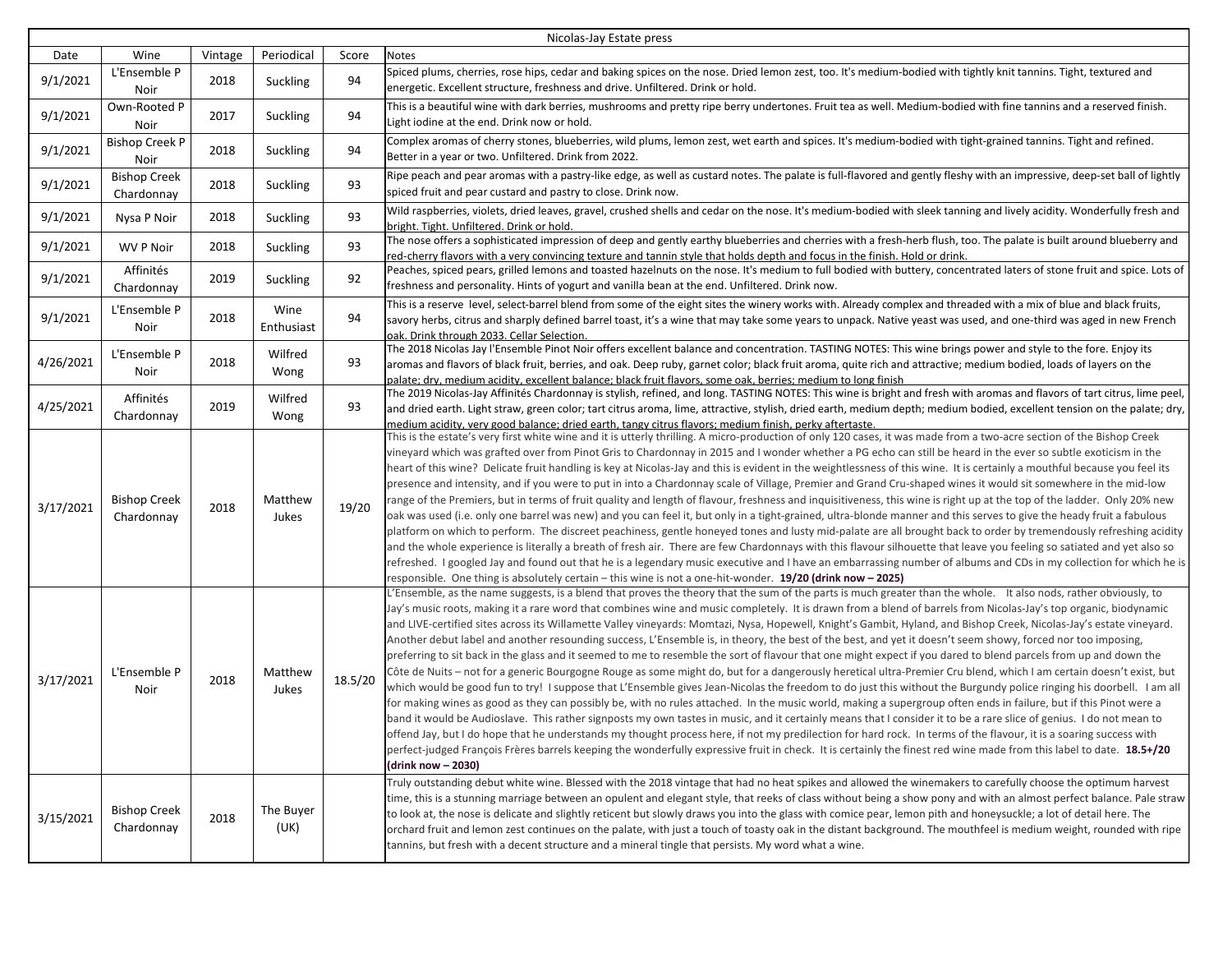| Nicolas-Jay Estate press |                                   |         |                              |       |                                                                                                                                                                                                                                                                                                                                                                                                                                                                                                                                                                                                                                                                                                                                                                                                                                                                                                                                                               |  |  |
|--------------------------|-----------------------------------|---------|------------------------------|-------|---------------------------------------------------------------------------------------------------------------------------------------------------------------------------------------------------------------------------------------------------------------------------------------------------------------------------------------------------------------------------------------------------------------------------------------------------------------------------------------------------------------------------------------------------------------------------------------------------------------------------------------------------------------------------------------------------------------------------------------------------------------------------------------------------------------------------------------------------------------------------------------------------------------------------------------------------------------|--|--|
| Date                     | Wine                              | Vintage | Periodical                   | Score | <b>Notes</b>                                                                                                                                                                                                                                                                                                                                                                                                                                                                                                                                                                                                                                                                                                                                                                                                                                                                                                                                                  |  |  |
| 3/15/2021                | L'Ensemble P<br>Noir              | 2018    | The Buyer<br>(UK)            |       | First release of this new, top cuvée. This is a new 'best of the best' barrel selection whose name L'Ensemble hints at a 'more than a sum of its parts' and also a nod<br>to Boberg's music connections. To look at, the wine is medium ruby-purple; the aromatics sit on a tantalising balance between New and Old World – are we in<br>Chambolle-Musigny or the Pacific North West? The nose is complex, ripe and sumptuous with mulberry fruit, ripe red cherry, tree bark and red liquorice; the palate<br>is quite stunning and places you in the finest Côtes des Nuits sites - tight-knit mouthfeel, precise, detailed - a pomegranate tartness keeping the depth of the red<br>and black fruit in check, nuances of vanilla. To its real credit it doesn't feel like a blend of sites – it's got a real harmony, the fruit tightly framed by the acidity which,<br>combined with the chalky tannins, leaves your tongue begging for another mouthful. |  |  |
| 3/11/2021                | <b>Bishop Creek</b><br>Chardonnay | 2018    | Wineanorak                   | 94    | Marine sedimentary soils at altitude: this comes from the top part of the estate Bishop Creek vineyard, planted in 1990, and organically farmed since 2014. This sees<br>20% new oak and is the first white from Nicolas Jay . This is fresh and finely wrought with fine meal and toast notes alongside rounded lemon and white peach fruit.<br>There's a subtle saline streak under the fruit that's really appealing, as well as some grainy, spicy character. Lovely detail and precision. There's some richness here,<br>but it's moderated by the salinity and the fresh lemony character: it's a really mineral expression of Chardonnay. Very, very fine: it's a subtle wine that repays<br>questioning Sit with it for a while and it will surprise you.                                                                                                                                                                                             |  |  |
| 3/11/2021                | L'Ensemble P<br>Noir              | 2018    | Wineanorak                   | 95    | A selection of the most expressive barrels from each of the eight vineyards, spanning Dundee Hills, Eola-Amity, McMinville and Yamhill-Carlton. Wild yeast,<br>unfiltered and unfined, aged 14 months in French oak (a third new). This is fresh, refined and textural with sweet black cherry and berry fruits, some nice acidity and<br>appropriate tannic structure. It's harmonious and silky, but also has nice brightness and a bit of grip, suggesting this could age in interesting ways. It has an Oregon<br>stamp, but also an old world sensibility and refinement. I love the core of fresh, fluid, silky black cherry fruit, which never veers off into overripeness.                                                                                                                                                                                                                                                                            |  |  |
| 1/20/2021                | Own-Rooted P<br>Noir              | 2017    | Wine<br>Spectator            | 93    | Svelte and refined, with a lively beam of acidity and minerally tannins wrapped in elegantly layered raspberry and blueberry flavors laced with clove and spice. Drink<br>now through 2028                                                                                                                                                                                                                                                                                                                                                                                                                                                                                                                                                                                                                                                                                                                                                                    |  |  |
| 1/20/2021                | <b>Bishop Creek</b><br>Chardonnay | 2018    | Wine<br>Spectator            | 93    | Steely yet rich and plush, with detailed apple and lime flavors that are accented by crushed stone and linger on the crisp, vibrant finish.                                                                                                                                                                                                                                                                                                                                                                                                                                                                                                                                                                                                                                                                                                                                                                                                                   |  |  |
| 1/6/2021                 | <b>WV P Noir</b>                  | 2017    | Wine<br>Spectator            | 93    | A lovely wine, elegantly complex and expressive, with raspberry and rose petal aromas accented by a hint of cardamom. Builds tension toward refined tannins.<br>Drink now through 2029                                                                                                                                                                                                                                                                                                                                                                                                                                                                                                                                                                                                                                                                                                                                                                        |  |  |
| 1/6/2021                 | <b>Bishop Creek P</b><br>Noir     | 2017    | Wine<br>Spectator            | 93    | Refined and keenly focused, with distinctive cherry and guava flavors that are laced with rose petal and savory spice accents, picking up tension and polish toward<br>fine-grained tannins. Drink now through 2027                                                                                                                                                                                                                                                                                                                                                                                                                                                                                                                                                                                                                                                                                                                                           |  |  |
| 1/6/2021                 | Momtazi P Noir                    | 2017    | Wine<br>Spectator            | 93    | A wine that unfurls slowly, with a simmering backbone of tannin and acidity that highlights elegant rose petal, raspberry and crushed rock accents. Cellar for now.<br>Best from 2022 through 2030.                                                                                                                                                                                                                                                                                                                                                                                                                                                                                                                                                                                                                                                                                                                                                           |  |  |
| 12/16/2020               | Nysa P Noir                       | 2017    | Wine<br>Spectator            | 94    | Impeccably structured and refined, with a complex seductive beam of black raspberry, orange-tinged tea and cardamon that build richness and intensity toward<br>medium-grained tannins. Drink now through 2028.                                                                                                                                                                                                                                                                                                                                                                                                                                                                                                                                                                                                                                                                                                                                               |  |  |
| 11/1/2020                | Momtazi P Noir                    | 2017    | Wine<br>Enthusiast           | 93    | Many wineries purchase and feature Momtazi grapes, but this wine, more than most, captures their essential character. It's concentrated yet restrained, showcasing<br>the "earth-driven characteristics" cited on the back label. Brambly berries, sweet hints of tomato, citrus avors in abundance and a pleasant hint of fresh greens<br>complete a supple and impressive wine with ample length and detail                                                                                                                                                                                                                                                                                                                                                                                                                                                                                                                                                 |  |  |
| 11/1/2020                | <b>Bishop Creek P</b><br>Noir     | 2017    | Wine<br>Enthusiast           | 93    | Bishop Creek is the estate vineyard, now two decades old and coming into its prime. This is a wine to stash and savor down the road a bit. Currently it's tight and<br>firm, lightly herbal, detailed and impeccably balanced with a mix of wild berries, citrus and soil. Drink 2022 through the rest of the decade and perhaps beyond.                                                                                                                                                                                                                                                                                                                                                                                                                                                                                                                                                                                                                      |  |  |
| 11/1/2020                | WV P Noir                         | 2017    | Wine<br>Enthusiast           | 92    | A continuing exploration of French winemaking technique applied to Oregon terroir, the latest releases from Nicolas-Jay show a savvy complexity that rewards your<br>focused attention. Here the strawberry fruit is accented with avors of composted earth, coffee grounds and cocoa powder, all wellintegrated and proportionate.<br>The wine is supremely tasty right from the start, and should continue to provide pleasure during the course of this decade.                                                                                                                                                                                                                                                                                                                                                                                                                                                                                            |  |  |
| 11/1/2020                | Affinités<br>Chardonnay           | 2018    | Wine<br>Enthusiast           | 92    | Luscious, beautifully balanced fruit avors blend citrus, apple and lemon curd, along with a light suggestion of greens. As the first Chardonnay release from the<br>winery, it is complete, refreshing and elegant. Editors' Choice                                                                                                                                                                                                                                                                                                                                                                                                                                                                                                                                                                                                                                                                                                                           |  |  |
| 11/1/2020                | Affinités<br>Chardonnay           | 2018    | International<br>Wine Report | 92    | The newest of the Nicolas-Jay family, 2018 Affinites Chardonnay, brings refreshing and approachable aromas of pear, citrus, and a trace of dried herbs. On the<br>palate, high acidity erupts in your mouth with flavors of fresh cut green apple, d'anjou pears, and shortbread lemon tart. The wine elegantly finished with subtle<br>hints of white peach. This is an attractive and well balanced first vintage. 100% neutral oak - 120 cases made                                                                                                                                                                                                                                                                                                                                                                                                                                                                                                        |  |  |
| 11/1/2020                | <b>Bishop Creek P</b><br>Noir     | 2017    | International<br>Wine Report | 96    | The stunning 2017 Bishop Creek vineyard, Pinot Noir from Nicolas-Jay is a gem of a wine. Fresh blueberries, red currants, toasted hazelnuts and dried thyme explode<br>from the gorgeous ruby core. The nose is so perfectly poised that I spent 15 minutes enjoying it unfolding in the glass before I could dare take a sip. The mouthfeel is<br>full-bodied and sits in your mouth as if you are walking a tightrope, but staying perfectly balanced throughout. Flavors of ripe marionberries, huckleberries, dried<br>mushroom, and a bit of smoked earth coat your palate to a long, textured finish. This wine is serious - seriously delicious. Only 270 cases made. TOP 100 - #1 highest<br>scored Oregon Pinot Noir, #2 highest scored Domestic Pinot Noir                                                                                                                                                                                          |  |  |
| 11/1/2020                | <b>Bishop Creek</b><br>Chardonnay | 2018    | International<br>Wine Report | 94    | This racy but elegant Chardonnay from Nicolas-Jay's Bishop Creek vineyard opens with aromas of ripe peach, tropical pineapple, sage and lightly charred oak. The<br>front pallet hits you with a mouthwatering but rich acidity and flavors of fresh nectarine, lemon peel and roasted hazelnuts. The wine contains 20% new French oak<br>and is reminiscent of a beautiful French Meursault, which coincides with their Burgundian style of wine making. This wine has what it takes to age beautifully for 10<br>vears or more. Only 120 cases made.                                                                                                                                                                                                                                                                                                                                                                                                        |  |  |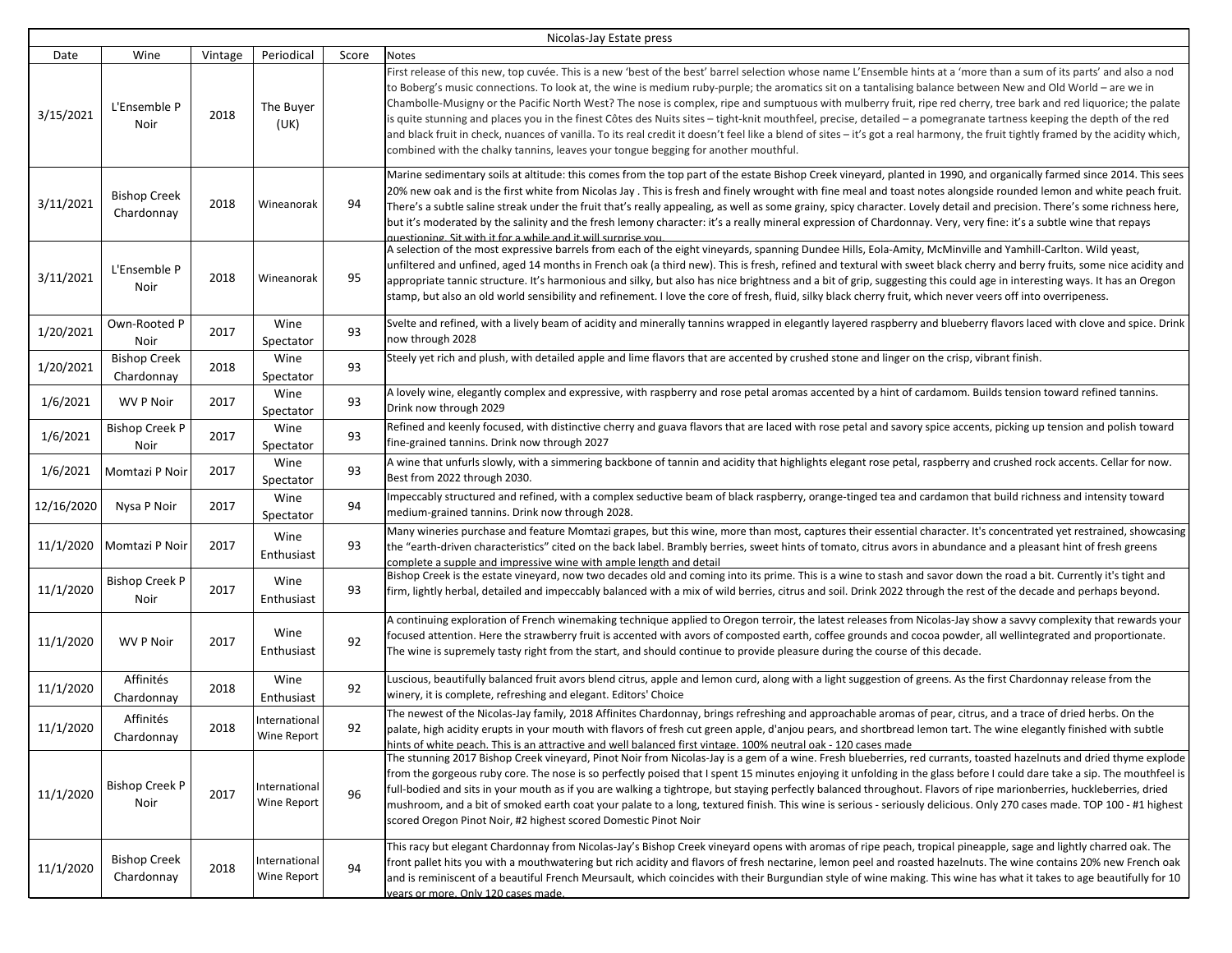| Nicolas-Jay Estate press |                                   |         |                              |       |                                                                                                                                                                                                                                                                                                                                                                                                                                                                                                                                                                                                       |  |
|--------------------------|-----------------------------------|---------|------------------------------|-------|-------------------------------------------------------------------------------------------------------------------------------------------------------------------------------------------------------------------------------------------------------------------------------------------------------------------------------------------------------------------------------------------------------------------------------------------------------------------------------------------------------------------------------------------------------------------------------------------------------|--|
| Date                     | Wine                              | Vintage | Periodical                   | Score | Notes                                                                                                                                                                                                                                                                                                                                                                                                                                                                                                                                                                                                 |  |
| 11/1/2020                | Nysa P Noir                       | 2017    | International<br>Wine Report | 94    | The 2017 Nysa vineyard Pinot Noir from Nicolas-Jay spends 12 months in 50% new French oak and comes from own-rooted vines. One of the estate's more robust<br>wines, the nose explodes with aromatics of ripe red raspberries, red currants and baked cherry pie with a cinnamon-vanilla crust. I could literally sit and enjoy the<br>nose on this wine all day long. The palate is a treat in your mouth, with focused red berry, ripe peach and candied cherry flavors. The tannins, alcohol and fruit are in<br>perfect balance allowing this wine to age for another decade. Only 94 cases made. |  |
| 11/1/2020                | Momtazi P Noir                    | 2017    | International<br>Wine Report | 94    | The 2017 Momtazi Pinot Noir from Nicolas-Jay spends 12 months in 50% new French oak. The vines sit on volcanic and marine sedimentary soils giving the wine<br>strong minerality and sense of place. Higher elevation, cool evenings, and strong wind all help to form a rich and silky wine. The nose bursts with macerated<br>blackberries and ripe red cherries. Flavors of concentrated dark red fruits melt into lucious baking spices, while the lingering acid keeps the palate juicy. Violet notes<br>dance throughout while the tannins slowly build for a long and lively finish.           |  |
| 9/1/2020                 | <b>Bishop Creek</b><br>Chardonnay | 2018    | Wine &<br>Spirits            | 93    | An older planting of mostly pinot noir in the rain shadow of the Coast Range, Bishop Creek has 2.5 acres of chardonnay, farmed organically, on sedimentary soils. It's<br>a generous wine, with high-toned lemon-lime scents deepening with air to something more wheaty and substantial, like pineapple. But the flavors remain tart and<br>lively, with a kind of bakedlime rim of flavor suggesting richness and raciness at once. Energetic and lively, this is built to age.                                                                                                                     |  |
| 8/1/2020                 | Affinités<br>Chardonnay           | 2018    | L.M. Archer                  |       | Grace Kelly in a glassThe French have a term for a wine so delicious you want to keep it for your personal use: 'PMG' ('pour mon geuele' or 'for my guzzle'.) Meet<br>my new PMG: Sourced primarily from the winery's organic vineyard Bishop Creek in Yamhill-Carlton AVA, this wine combines the subtlety and structure of a graceful<br>Burgundy, with the freshness and individuality of Oregon"                                                                                                                                                                                                  |  |
| 8/1/2020                 | <b>Bishop Creek P</b><br>Noir     | 2017    | Vinous                       | 95    | Shimmering ruby-red. Heady, spice- and mineral-accented cherry and blue fruit liqueur aromas take on incense and floral accents with air. Juicy, seamless and<br>concentrated, offering densely packed black raspberry, boysenberry and cherry liqueur flavors that show sharp delineation and smoky back-end thrust. Finishes<br>extremely long and lively, with resonating blue fruit, mineral and floral notes and polished tannins that make a late appearance. 50% new oak                                                                                                                       |  |
| 8/1/2020                 | Nysa P Noir                       | 2017    | Vinous                       | 95    | Bright ruby. Highly perfumed, smoke- and spice-accented red berry liqueur, licorice and floral pastille scents show excellent definition and pick up an exotic spice<br>nuance as the wine opens up. Sweet and expansive on the palate, offering deep raspberry, cherry cola, candied rose and spicecake flavors that show silky texture<br>and vibrant mineral lift. Weighty yet energetic in style, finishing smooth and very long, with well-judged tannins and resonating florality. 50% new oak                                                                                                  |  |
| 8/1/2020                 | Own-Rooted P<br>Noir              | 2017    | Vinous                       | 94    | Deep magenta. Expansive red and blue fruit, floral and spice scents are underscored by emerging mineral and succulent herb flourishes. Firm and focused in the<br>mouth, offering bitter cherry, boysenberry, candied rose and cola flavors that unfurl steadily through the midpalate. Shows good depth and energy as well, finishing<br>very long and gently chewy, with fine-grained tannins adding framework and final grip. 50% new oak.                                                                                                                                                         |  |
| 8/1/2020                 | Momtazi P Noir                    | 2017    | Vinous                       | 94    | Vivid ruby-red. Powerful black raspberry, cherry and floral scents are complemented by hints of incense and dusty minerals. Fleshy and concentrated but animated<br>as well, offering juicy, sharply focused red and dark fruit and spicecake flavors that firm up with air, all sharpened by a spicy jolt of spiciness. Finishes smoky, chewy<br>and impressively long, with resonating spice and floral notes, building tannins and subtle sweetness. 50% new oak                                                                                                                                   |  |
| 8/1/2020                 | <b>WV P Noir</b>                  | 2017    | Vinous                       | 93    | Deep, glistening red. Sexy, assertively perfumed aromas of fresh red fruits, potpourri and baking spices, with a hint of cola in the background. Juicy and focused on<br>the palate, Jay's 2017 Pinot Noir offers vibrant raspberry, bitter cherry, blood orange and rose pastille flavors and a late jolt of spicy white pepper. Made in a fresh,<br>exuberant style, with silky tannins sneaking in slowly to add shape and grip to the impressively long, spice-accented finish. Aged in 30% new oak.                                                                                              |  |
| 8/1/2020                 | <b>Bishop Creek</b><br>Chardonnay | 2018    | Decanter                     | 92    | A superb example of the whites from this project. The vines at the top of this slope on Bishop Creek Estate were only recently budded over from Pinot Gris to<br>Chardonnay, but the results are marvelous. With a luxurious ripe-apple fruit and a leesy hit of spice. Rewarding freshness and length on the palate - its a wine that<br>will age. 10 NAMES TO KNOW.                                                                                                                                                                                                                                 |  |
| 6/1/2020                 | <b>WV P Noir</b>                  | 2017    | Wilfred<br>Wong              | 92    | Medium ruby color; bright red fruit and mineral notes in the aroma, lively, medium depth, excellent persistence; medium bodied, layered and textured on the<br>palate; dry, medium acidity, very good balance; bright fruit and savory spices in the flavors, medium intensity; medium finish.                                                                                                                                                                                                                                                                                                        |  |
| 6/1/2020                 | <b>Bishop Creek P</b><br>Noir     | 2017    | Wilfred<br>Wong              | 93    | Medium ruby, garnet color; ripe red and blue fruit aromas, excellent depth and brightness; medium bodied, racy on the palate, fine energy; dry, nice acidity, well<br>balanced; frisky red fruit flavors, light spice note; lively aftertaste.                                                                                                                                                                                                                                                                                                                                                        |  |
| 6/1/2020                 | Own-Rooted P<br>Noir              | 2017    | Wilfred<br>Wong              | 94    | Medium ruby, garnet color; black fruit aromas, quite rich, attarctive, serious; medium bodied, layered and slightly elevated on the palate; dry, medium acidity; well<br>balanced; bright red and black fruit flavors; medium to long finish.                                                                                                                                                                                                                                                                                                                                                         |  |
| 6/1/2020                 | Affinités<br>Chardonnay           | 2018    | Wilfred<br>Wong              | 92    | Medium straw; light yellow color; savory spice, ripe fruit aroma, fine richness, excellent; medium bodied, nice acidity, well balanced; dry, fine acidity; well balanced;<br>ripe peach skin; dried earth; persistent flavors; fine aftertaste                                                                                                                                                                                                                                                                                                                                                        |  |
| 4/1/2020                 | WV P Noir                         | 2017    | International<br>Wine Report | 93    | The 2017 Nicolas-Jay Willamette Valley Pinot Noir is a gorgeous release from this Willamette Valley winery. Aged in largely neutral oak, the nose evokes some<br>wonderful freshness with bright red fruits that mingle with citrus zest and wet stone tones that mingle in the glass. The silky texture entices as ripe strawberry and<br>guava flavors enter the fray, mixing with shades of Mandarin orange zest and earthy undertones that shine brightly on the palate. This is seriously good now and will<br>only improve with cellaring.                                                      |  |
| 4/1/2020                 | <b>WV P Noir</b>                  | 2017    | Apstein on<br>Wine           | 93    | There's a winsome Burgundian sensibility to their 2017, which combines lacey red fruit notes with savory ones. It has the hallmark of what I call "flavor without<br>weight," which makes Pinot Noir, especially this one, such an alluring wine. The tannins are very fine, lending support without harshness. A hint of sweetness in the<br>finish reveals its New World origins. It would be a perfect choice for the Thanksgiving table.                                                                                                                                                          |  |
| 2/1/2020                 | <b>Bishop Creek P</b><br>Noir     | 2016    | Decanter                     | 94    | 100 cases were made of the 2016 Bishop Creek Pinot Noir, from Domaine Nicolas-Jay's estate vineyard. Poised and patient at first, aromas are driven by red and<br>citrus fruits with a subtle woodsy quality in the background. The palate is silky and focused, with an elastic texture not unlike a bungee cord, snapping into an<br>explosive and multi-faceted finish. A kingpin of the Nicolas-Jav lineup.                                                                                                                                                                                       |  |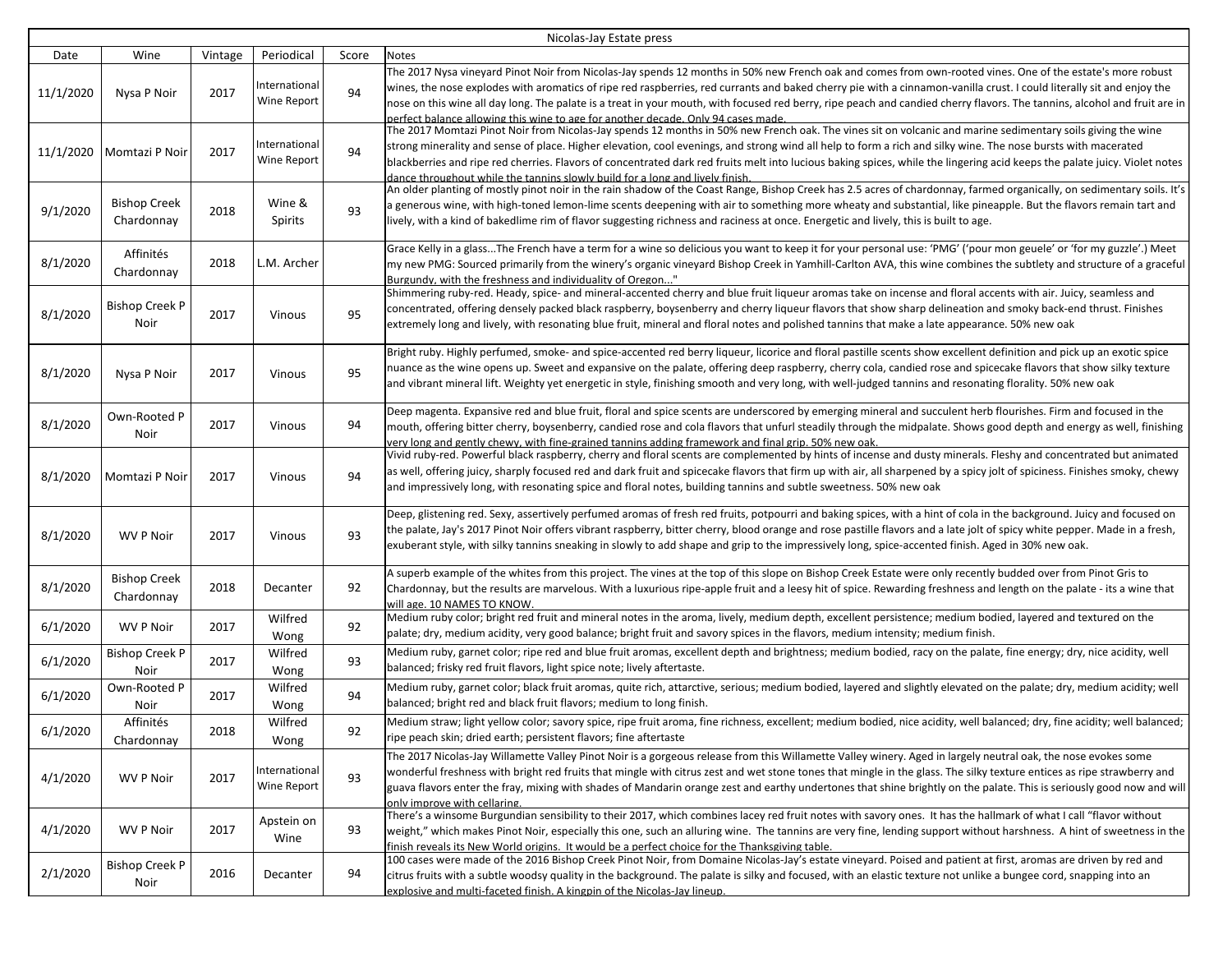| Nicolas-Jay Estate press |                               |         |                    |       |                                                                                                                                                                                                                                                                                                                                                                                                                                                                                                                           |  |  |
|--------------------------|-------------------------------|---------|--------------------|-------|---------------------------------------------------------------------------------------------------------------------------------------------------------------------------------------------------------------------------------------------------------------------------------------------------------------------------------------------------------------------------------------------------------------------------------------------------------------------------------------------------------------------------|--|--|
| Date                     | Wine                          | Vintage | Periodical         | Score | Notes                                                                                                                                                                                                                                                                                                                                                                                                                                                                                                                     |  |  |
| 2/1/2020                 | Own-Rooted P<br>Noir          | 2017    | Decanter           | 94    | A blend of entirely non-grafted vineyard sites, this own-rooted blend takes the purity of forest, citrus and red fruit notes found in the other wines to another level. It<br>feels like a lid came off that you didn't know was on in the first place. It's seductive, enticing and three-dimensional, with notes of root beer, clove and struck match.                                                                                                                                                                  |  |  |
| 2/1/2020                 | <b>WV P Noir</b>              | 2017    | Decanter           | 93    | High-toned and damp, this wine displays aromas of wet earth, Earl Grey tea and cocoa nibs, followed by flavours of pomegranate and red plum skin. It's classic<br>Oregon Pinot Noir, and one can see the Méo-Camuzet influence, albeit with a softer generosity. The blend is based around Bishop Creek Vineyard, with smaller<br>portions of other sites including Hyland, Knight's Gambit and Hopewell.                                                                                                                 |  |  |
| 2/1/2020                 | Momtazi P Noir                | 2016    | Decanter           | 93    | Momtazi is the most savoury and structured Pinot in the Nicolas-Jay portfolio. It displays aromas of conifer and rose petals, as well as a meaty note reminiscent of<br>porchetta. The palate is edgy and firm, with a long, focused and nuanced finish that slowly builds in intensity. This went from being initially reticent to beautifully<br>expressive quite rapidly. 80 cases produced.                                                                                                                           |  |  |
| 2/1/2020                 | Nysa P Noir                   | 2016    | Decanter           | 93    | Perfumed, fine and elegant, Nysa exudes aromas of cherry blossom and rose water. The texture is deft and its complexity sneaks up on you, with notes of nectarine<br>skin and tangerine appearing long after the wine has left your palate. The majority of the Nysa Vineyard was planted in 1990 to own-rooted Pommard clones. 80<br>cases produced.                                                                                                                                                                     |  |  |
| 10/1/2019                | <b>WV P Noir</b>              | 2016    | Wine<br>Enthusiast | 92    | Young and a bit chewy, this brings a nicely-layered mix of orange peel, almond paste, black cherry, sassafras and cola, all in good proportion. Those well-integrated<br>components are further highlighted with a streak of iron ore and graphite. The complexity is already impressive, and seems sure to improve with age.                                                                                                                                                                                             |  |  |
| 9/1/2019                 | WV P Noir                     | 2016    | Suckling           | 93    | Really lovely cherries and brambly raspberries, graphite and red flowers on the nose, leading to a rich and dark, deep, plush and spicy palate that has a very pure<br>core of satiny, silky fruit flavor.                                                                                                                                                                                                                                                                                                                |  |  |
| 8/1/2019                 | WV P Noir                     | 2016    | Wine<br>Spectator  | 94    | Precise, deeply structured yet graceful, with expressive black cherry, river stone and black tea accents that build richness toward refined tannins. Drink now through<br>2024.                                                                                                                                                                                                                                                                                                                                           |  |  |
| 7/1/2019                 | WV P Noir                     | 2016    | Wilfred<br>Wong    | 95    | Some wines steal your heart, and the first vintage of Nicolas Jay-the stunning 2014 vintage brought me to my knees, begging for more. The 2016 vintage (just like<br>the outstanding 2015 vintage) makes a powerful statement on how extraordinary the Willamette Valley can be. TASTING NOTES: This wine stands on its a pedestal<br>as one of the most impressive Pinot Noirs in the world. Enjoy its outstanding aromas and flavors of red and black fruits, savory spices and chalk, and enticing earth<br>and stones |  |  |
| 7/1/2019                 | Nysa P Noir                   | 2017    | Suckling           | 93    | "dark-cherry aromas sit amid dried wood, spices and bracken with a layer of leaves and earth here, too. The palate has quite a plush and smoothly succulent feel<br>with an elegant, long and lithe, dark-cherry core that finishes impressively focused and fresh."                                                                                                                                                                                                                                                      |  |  |
| 7/1/2019                 | <b>Bishop Creek P</b><br>Noir | 2017    | Suckling           | 93    | 'Very attractive aromas of violet flowers and blueberries sit in a fresh array of earth and spice complexity. The palate has a sleek and fluid build with a very polished<br>core of fresh, fine tannin."                                                                                                                                                                                                                                                                                                                 |  |  |
| 7/1/2019                 | Momtazi P Noir                | 2017    | Suckling           | 95    | 'a very impressive pinot that has a spirited, lively style with abundantly fresh and fleshy red cherries, as well as dark peaches and nectarines."                                                                                                                                                                                                                                                                                                                                                                        |  |  |
| 2/19/2019                | <b>Bishop Creek P</b><br>Noir | 2016    | Vinous             | 93    | Bright red, pungent, floral and spice accented aromas of dark berries, cola and incense, lifted by a smoky mineral quality. Sappy, focused and subtly sweet, offering<br>palage-staining, well-concentrated black raspberry, cherry cola and violet partille flavors and an exotic touch of Moroccan spices. The Floral smoke notes come back<br>strong on the mineral-driven finish. which clings with excellent tenativy and gentle tannic grip.                                                                        |  |  |
| 2/19/2019                | <b>WV P Noir</b>              | 2016    | Vinous             | 92    | Brillant red, highly perfumed, spice-accented aromas of dark berries and cherry pit, with violet, musky rhubarb and woodsmoke flourishes building in the glass.<br>Offers bitter cherrym black raspberry, floral pastille and spicecake flavors that show very good concentration. A snap of juicy acidity provides back-end lift. The<br>cherry and floral notes build stedily through a very long, pernetrating finish that's supported by chewy, slow-mounting flavors.                                                |  |  |
| 2/19/2019                | Momtazi P Noir                | 2016    | Vinous             | 93    | Vivid red, pungent cherry, black raspberry, floral and underbrush aromas are energized by vibrant mineral and exotic spice notes that build in the glass. Palate-<br>staining, gently sweet cherry cola, dark berry and spicecake flavors. Show impressive depth as well as vivacity. Licorice and bitter chocolate notes emerge on an<br>impressively long, penetrating finish shaped by dusty, steadily building tannins.                                                                                               |  |  |
| 2/19/2019                | Nysa P Noir                   | 2016    | Vinous             | 94    | Deep shimmering red. Powerful, mineral and spice-accented red fruits and candied flowers on the expansive noe. Palate-staining raspberry, bitter cherry and<br>spicecake flavors pick upa hint of vanilla and turn sweeter with aeration. Shows impressive clarity and spicy thrust on a very long, red-fruit driven finish framed by<br>fine-grained. harmonious tannins.                                                                                                                                                |  |  |
| 6/1/2018                 | WV P Noir                     | 2015    | Jancis<br>Robinson | 17/20 | Combines only-just-ripe cranberry fruit with glossy oak scent and lots of violet aromas too. Black cherry on the palate - big fruit intensity, but not at the expense of<br>aromatic complexity. Lots of ageing potential. 17+/20 points.                                                                                                                                                                                                                                                                                 |  |  |
| 12/1/2017                | WV P Noir                     | 2015    | Suckling           | 94    | Fresh wild strawberries, cloves, nutmeg, and black cherry essence. The palate is dark-fruited with round tannins, fine acidity and a fruity finish. Layered and polished                                                                                                                                                                                                                                                                                                                                                  |  |  |
| 12/1/2017                | <b>WV P Noir</b>              | 2015    | Decanter           | 90    | 2015 was another warm vintage in the Willamette Valley, but this regular Nicolas-Jay Pinot is a touch more restrained than its older sibling. Notes of smoke, rich soil<br>and wild berry fruit precede a bright, fine-grained and textural wine with more energy than the inaugural vintage.                                                                                                                                                                                                                             |  |  |
| 10/1/2017                | WV P Noir                     | 2015    | Wine<br>Enthusiast | 93    | The second release from this impressive new project is a touch lighter than the previous vintage, but just as well built. Blending grapes from four different sub-AVAs,<br>this shows a sleek and detailed mix of fruit—strawberry, plum and cherry—married to just the right amount of new French oak (one third of the barrels). Editors'<br>Choice.                                                                                                                                                                    |  |  |
| 10/1/2017                | <b>WV P Noir</b>              | 2015    | Wine<br>Spectator  | 91    | A lovely wine, elegantly complex and expressive, with raspberry and rose petal aromas accented by a hint of cardamom. Builds tension toward refined tannins.<br>Drink now through 2029                                                                                                                                                                                                                                                                                                                                    |  |  |
| 3/1/2017                 | <b>Bishop Creek P</b><br>Noir | 2015    | Wilfred<br>Wong    | 94    | Sophisticated, urbane, and pure, the 2015 Nicolas-Jay Pinot Noir expresses Willamette Valley authenticity. The wine exhibits red to blue fruits, with a streak of<br>minerality. Its refined palate pairs it well with seared wild salmon.                                                                                                                                                                                                                                                                                |  |  |